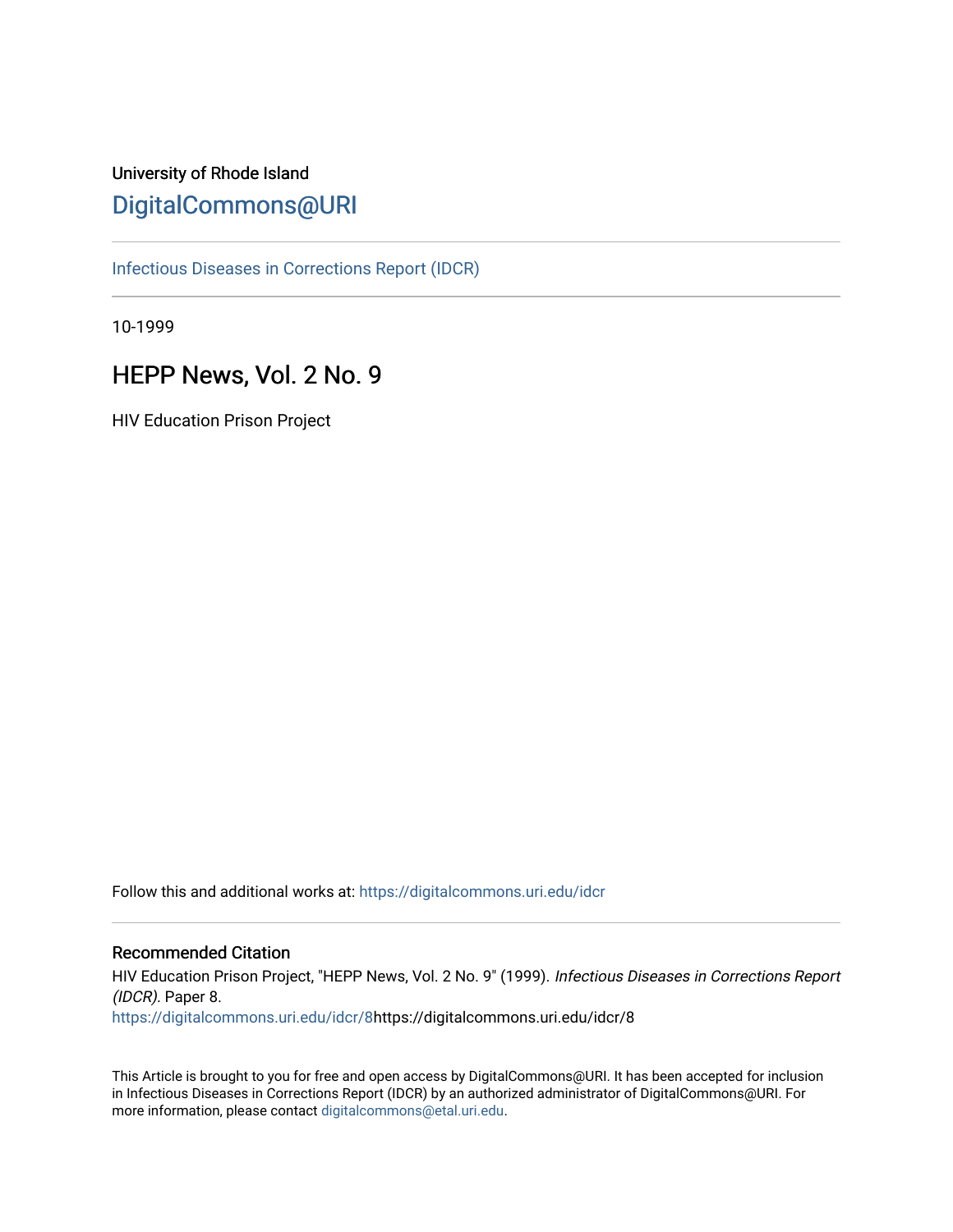

## About Hep p

HEPP News, a forum for correctional problem solving, targets correctional administrators and HIV/AIDS care providers including physicians, nurses, outreach workers, and case managers. Published monthly and distributed by fax, HEPP News provides up-to-the-moment information on HIV treatment, efficient approaches to administering HIV treatment in the correctional environment, national and international news related to HIV in prisons and jails, and changes in correctional care that impact HIV treatment. Continuing Medical Education credits are provided by the Brown University Office of Continuing Medical Education to physicians who accurately respond to the questions on the last page of the newsletter.

The editorial board and contributors to HEPP News include national and regional correctional professionals, selected on the basis of their experience with HIV care in the correctional setting and their familiarity with current HIV treatment. We encourage submissions, feedback, and correspondence from our readership. The goal of HEPP News is to provide our readers with reports of effective and cost-conscious HIV care that can truly be implemented with the correctional environment. We hope our newsletter achieves that goal.

### **E D I T O R S**

**Anne S. De Groot, M.D.** *Director, TB/HIV Research Lab, Brown University School of Medicine* **Frederick L. Altice, M.D.** *Director, HIV in Prisons Program, Yale University AIDS Program*

#### **Faculty Disclosure**

In accordance with the Accreditation Council for Continuing Medical Education Standards for Commercial Support, the faculty for this activity have been asked to complete Conflict of Interest Disclosure forms. Disclosures are listed beneath the authors' names.

**All of the individual medications discussed in this newsletter are approved for treatment of HIV unless otherwise indicated. For the treatment of HIV infection, many physicians opt to use combination antiretroviral therapy which is not addressed by the FDA.**

*Hepp News is grateful for the primary support of Agouron Pharmaceuticals through an unrestricted educational grant and the additional support of Roche Pharmaceuticals.*

## **ICAAC Highlights, Part I: HAART Trial Reports**

### **Joe Bick, M.D.**

Chief Medical Officer HIV Treatment California Medical Facility, Vacaville, CA Speaker's Bureau: Agouron, Bristol-Myers **Squibb** 

The 39th annual Interscience Conference on Anti-microbial Agents in Chemotherapy (ICAAC) was held in San Francisco September 25-29, 1999. From the correctional perspective, some of the most relevant HIV related topics that were discussed include: longer term follow-up of some previously reported highly active antiretroviral (HAART) trials, genotypic and phenotypic resistance testing, discontinuation of opportunistic infection (OI) prophylaxis, further elucidation of host factors involved in the immune response to HIV, and troubling information regarding side effects of HAART.

One common theme was that the most important predictor of achieving an undetectable HIV viral load (VL) is patient adherence to therapy. In spite of glowing reports from some clinical trials, the fact remains that approximately 40% of previously treatment naïve patients receiving HAART will experience virologic failure within one year. Nationwide, about one third of patients on > 3 agents have HIV VL >20,000. The proportion of patients who will maintain an HIV VL of < 400 drops precipitously when adherence falls below 95% (i.e. missing 1-2 doses per month).

Understanding that a major predictor of a patient's adherence to therapy is trust in his or her clinician, it is crucial to implement approaches in correctional settings that allow effective patient education and foster trusting relationships with clinicians. Correctional providers should take the time to carefully review treatment options with their patients, since the initiation of HAART is rarely an emergency, and the second regimen rarely works as well as the first.

This month's report from ICAAC will review HAART trial reports and HIV resistence testing. Next month's report will discuss updates concerning opportunistic infection side effects and host factors.

**Longer-term Data on Multiple Clinical Trials** Longer-term data on multiple clinical trials was presented and demonstrated a clear role for nonprotease inhibitor (PI) containing regimens in the initial treatment of ART naïve patients. Brief synopses follow:

• CNA 3005: 48 week data was presented from this study which compared zidovudine(AZT) / lamivudine(3TC) / indinavir(IDV) vs. AZT/3TC/abacavir(ABC). In terms of achieving an HIV VL of <400, the triple nucleoside class sparing combination performed as well as the PI containing regimen. In the subset of patients who began therapy with a VL of >100,000, the PI containing arm was more successful.

• DUPONT 006: 72 week data was presented from this study comparing AZT/3TC/efavirenz (EFV) vs AZT/3TC/IDV vs EFV/IDV. In an intent to treat analysis (see glossary), the AZT/3TC/EFV arm performed significantly better than the AZT/3TC/IDV arm in achieving a VL of <400 and <50. Not only did the PI sparing regimen perform better, it was better tolerated.

| • DUPONT 006 | (AZT/3TC/EFV) |
|--------------|---------------|
| DUPONT 043   | (d4T/3TC/EFV) |
| DUPONT 049   | (ddl/d4T/EFV) |
|              |               |

A comparison of these three PI sparing regimens which each utilized 1NNRTI + 2NRTIs revealed similar outcomes. This information provides further flexibiliy in terms of which nucleoside agents to utilize in an EFV containing PI sparing regimen.

• VIRGO: 52 week data of a regimen composed of once daily nevirapine (NVP) and didanosine (ddI) with twice daily stavudine (d4T) demonstrated sustained efficacy with roughly 2/3 of patients having VL <50.

### *Continued on page 2*

| What's Inside |  |
|---------------|--|
|               |  |
|               |  |
|               |  |
|               |  |
|               |  |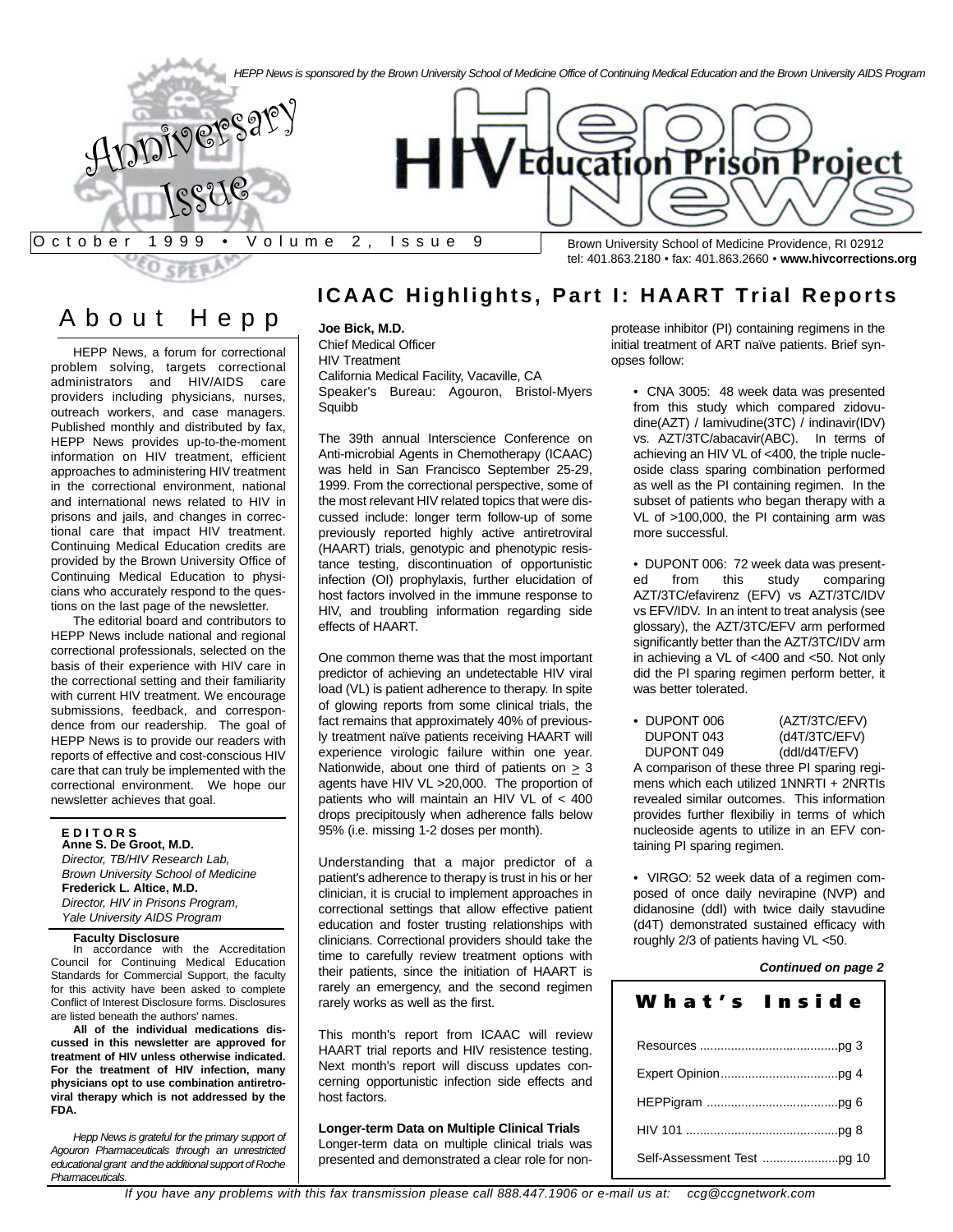# **ICAAC Highlights, Part I: HAART Trial Reports**

### *Continued from page 1*

• Atlantic Study: 48 week data was presented on this study which involved three arms. Each included ddI, d4t, and either IDV, NVP, or 3TC. All three arms were similarly successful in achieving an HIV Vl of <400. The triple nucleoside arm of ddI/d4T/3TC was less efficaceous in those who started out with HIV VL of >100,000, and was also less effective in achieving a VL of <50.

When considered together, the above studies provide strong evidence for the efficacy of PI sparing regimens utilizing either 3 NRTIs or 2 NRTIs plus 1NNRTI in ART naïve patients. This data suggests, however, that triple nucleoside regimens perform less well in those with baseline HIV VL's of >100,000 (see also our Expert Opinion on intensification, by HEPP editor Rick Altice - on page 4). Non PI containing-regimens involve fewer pills, fewer doses, and often less side effects - all factors which can help improve adherence. Data also revealed that EFV/dual nucleoside regimens are as effective as those containing PIs in reducing HIV replication in sanctuary sites such as lymph nodes.

### **Dosing news:**

• "TID BID": This study provides data that 1600 mg of saquinivir (SQV) bid or 1200 mg SQV bid with 1250 mg bid NFV are as effective in combination therapy as 1200 mg SQV tid.

### **Other ART Agents**

• Adefovir: a nucleotide reverse transcriptase inhibitor (RTI), dosed qd. Adefovir currently has investigational new drug status, showing 0.3-0.4 log decline in HIV VL in those with prior treatment failure. Adefovir is not active against AZT resistant virus, but activity is enhanced in the presence of the 184 resistance mutation. Renal toxicity can be significant, but may be decreased if dosing is reduced from 120 mg/d to 60 mg/d. Additionally, probenecid may decrease nephrotoxicity.

• Tenofovir: (also known as PMPA pro-drug): Also a nucleotide RTI, administered once daily. Less toxic than adefovir, and more efficaceous (decrease HIV VL 1 log). Activity is enhanced by the 184 mutation and not diminished by the 151 multi-drug resistance mutation.

• T20 fusion inhibitor: An amino acid that blocks gp41 fusion. No cross resistance noted with other ART, and has shown some promise in patients with multiple drug resistant virus at doses of 50 mg subcutaneously bid.

• ABT-378/ritonavir (RTV) An investigational second generation PI which utilizes low doses of RTV to markedly improve pharmakokinetics. In vitro data demonstrates activity against RTV and IDV resistant isolates. Week 36 data from studies involving both naïve patients and those who had failed one PI demonstrated excellent tolerability and potency.

• Hydroxyurea (HU): HU functions as an inhibitor of ribonucleotide reductase, which leads to decreased intra cellular concentrations of nucleosides and therefore a competitive advantage for ddI. A pooled evaluation of 4 trials involving >500 patients, most of whom were asymptomatic and naïve, revealed an additional 0.4-0.6 log reduction in HIV VL when HU was included in a ddI containing regimen. Toxicity was limited, including fatigue, neuropathy and <1% severe anemia. CD4 increases were blunted in HIV regimens, but CD4% were not affected. In conclusion, it appears that efficacy of HU has been demonstrated in the first line treatment of asymptomatic individuals.

### **Salvage Therapy**

Much less hopeful information was presented on salvage regimens for those failing multiple other treatment combinations. Follow-up data on "Mega HAART" (>5 drugs) guided by genotypic analysis revealed response rates (VL<400) in about 1/3 of patients over the short term. Mega

HAART is associated with a high rate of side effects and requires a very motivated patient. Response rates to salvage therapy were related to patient adherence, pre-treatment VL and the use of a new drug class.

#### **HIV Resistence Testing**

A major focus at ICAAC was the role of HIV resistance testing in clinical practice. In spite of significant limitations of the current methodologies, it is clear that resistence testing will soon be considered standard of care.

Genotypic analysis attempts to identify the viral mutations known to be most important in predicting resistance to ART. Phenotypic analysis is analogous to antimicrobial resistance testing, where "resistant" is generally defined as ten times the IC 90 of the virus. Both methods are expensive and time consuming. It is likely that over the next year, costs and turn around times will fall, making testing more accessible.

Two studies were discussed which attributed improved patient outcomes (as measured by HIV VL) to the use of resistance testing. A 12-week analysis of the GART study revealed a benefit to genotypic analysis coupled with expert opinion as opposed to standard care. The latest analysis of the VIRADEPT study demonstrated ongoing clinical benefit to the use of resistance testing at 12 months of follow-up (See following figure).



VIRADEPT also analyzed serum PI levels and found that they correlated with virologic outcomes. This data raises the question of whether drug levels will eventually become an important part of our treatment strategies.

There was considerable discussion concerning the substantial variability in reliability of resistance testing from one lab to another. Other data demonstrated that patients who experience virologic failure to HAART are often resistant to only one drug in their regimen. In this setting, resistance testing would help prevent the "discarding" of agents that retain efficacy.

Finally, a number of abstracts pointed out the significant baseline levels of genotypic and phenotypic resistance in untreated (naïve) patients. As with tuberculosis, it may become important to know the prevalence of resistant virus circulating in your patient population prior to selection of an initial regimen.

### **Glossary**

**PI sparing** stands for protease inhibitor sparing, or antiretroviral combinations that do not include a protease inhibitor.

### **Intent to Treat (ITT) Analysis versus As Treated (AT) Analysis**

When evaluating the results of a clinical trial, in the ITT analysis, if a patient starts on one combination and then quits (for any reason) they are counted as a treatment failure. In the AT analysis, the data is evaluated based upon the success of what the patient is actually taking.For example, consider two different treatments. One works in 100% of the people but is so dreadful that only 10% of patients can stay on it. A second treatment works in only 80% of the people, but is much more tolerable. If the two treatments were compared, the type of analysis used would lead to different interpretations.

In the as treated analysis, the therapy that only 10% of the people could stay on would look better because those who stayed on it all did well. In the intent to treat analysis, the therapy that worked 80% of the time but was much more tolerable would be graded better.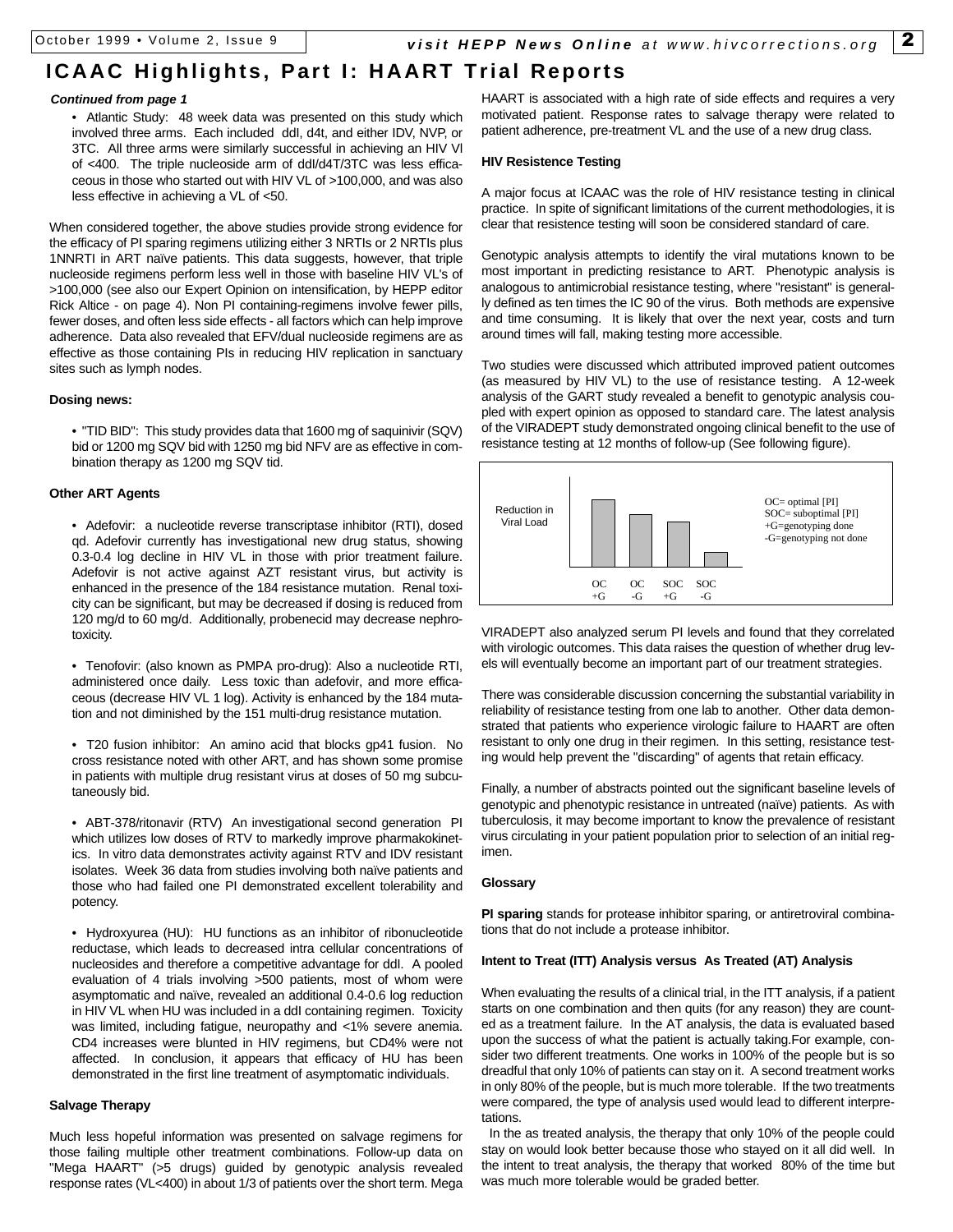## L ETTER FROM THE EDITOR

### Dear colleagues,

We're thrilled to announce that this issue marks the first anniversary of HEPP News. Over the past year we've worked extremely hard to bring you HIV treatment information, news, and resources that are relevant to prison and jail HIV care, written by HIV experts who work in corrections. We provide HEPP News to you in fax format so that you can have it right at work, and we provide access to the newsletter in downloadable formats at www.HIVcorrections.org, where back issues are also archived. As of January 2000, we'll be able to email the newsletter directly to you in PDF format as it rolls off the press. Furthermore, we're working on integrating this newsletter with another resource, HIV Inside, a quarterly publication providing more basic HIV education for correctional care providers that are not yet HIV specialists (see subscription forms for both resources on the last page). We certainly hope our readership is pleased with the HIV care resources that are now available in a range of formats.

Indeed, the year has been full of outstanding events for those of us who are involved with HIV care in correctional settings. There's been a flurry of interest in our topic - first from the Correctional Black Caucus, then by Donna Shalala's office (HHS). Correctional HIV care also created a stir at the National HIV Prevention Conference in Atlanta where Ted Hammett (Abt Associates) reported that prison inmates are five times more likely than non-inmates to have AIDS and 10 times more likely to have HIV. It's now public knowledge that the number of HIV infected individuals we care for in correctional settings represents almost 20% of the total number of HIV infected patients who are in treatment in the US.

HIV in corrections is also attracting the attention of public opinion makers and policy makers. Reverend Jesse Jackson joined forces with public health officials and correctional experts at a meeting held in Chicago (the October 2-3, 1999 Public Health / Corrections Collaborations meeting - a second meeting on this topic will be held at the NCCHC conference in November, see Dates for more information). He pointed out that people living with HIV are "all under one big tent," whether they're getting their care in the prison or in the community" and urged policy makers to focus on linking health care and disease prevention in correctional facilities with health care "outside" corrections. He urged greater collaboration between corrections and public health, stating that policy makers must address the epidemic of HIV in minority communities or become "dream busters."

Another event that received a great deal of press coverage was the conference on Clinical Trials in Correctional Settings sponsored by HIV Education/Prison Project (HEPP at Brown University), the Yale HIV in Prison Project, and the Center for Interdisciplinary Research on AIDS (CIRA, Yale University). Correctional HIV experts, lawyers, prisoner advocates and ethicists gathered in Providence to discuss current HIV/AIDS studies that are being conducted in correctional settings and to develop more detailed guidelines for the conduct of such trials than currently exist. A list of the conference participants is provided on our website, and a full report on the conference will be published in HEPP News, next month.

This anniversary issue of HEPP News brings you an update on HIV treatment from the Interscience Conference on Anti-microbial Agents in Chemotherapy (ICAAC) and an expert opinion on intensification. Intensification is a newer approach to HIV management made possible by viral load monitoring. This approach, as outlined by HEPP editor Rick Altice may permit correctional HIV care providers to avoid having to salvage patients with new regimens of HAART until absolutely necessary. A wise HIV care provider can thereby "save" ART options for the future, and avoid exposing the patient to frequent medication changes which can be expensive and may be associated with additional side effects.

After reading this issue of HEPP News, readers should be able to describe the benefits and drawbacks of intensification versus salvage therapy, list possible drug interactions with individual antiretrovirals, and understand the latest updates on HAART trials HIV resistance testing.

Thank you for your continued support of HEPP News. We look forward to hearing from you!

Resou rce s

Sincerely.

**WEBSITES**

sites/

**New Antoretrovirals**

Ame 1. DeGroot

**Quick Reference Guide to Antiretrovirals and**

http://hiv.medscape.com/Medscape/HIV/Treatm entUpdate/1998/tu01/public/toc-eng.tu01.html **University of Penn. AIDS Service Websites** http://www.med.upenn.edu/~pennactu/service

Anne De Groot, MD HEPP Editor

#### **HIV and Its Treatment: What You Should Know** http://hivatis.org/atisnew.html

This consumer brochure includes information from the Guidelines for the Use of Antiretroviral Agents in HIV-Infected Adults and Adolescents and uses a question and answer format to make the information easier to understand by people without a technical background. It also includes a section on adherence to treatment plans.

**HEPP News** is published twelve times a year by the Brown University AIDS Program Box G-B426 • Providence RI 02912 *tel:* 401.863.2180 *fax:* 401.863.1243 *e-mail:* heppnews@brown.edu

*If you have an difficulties with this fax transmission please call 888.447.1906*

#### **Senior Advisory Board**

Joe Bick, M.D. *California Dept. of Corrections* Roderic D. Gottula, M.D. *Society for Correctional Physicians* Theodore M. Hammett, Ph.D. **Abt Associates** Ned E. Heltzer, R.Ph., M.S. *Prison Health Services, Inc.* Stephen Tabet, *Univ. of Washington Division of Infectious Disease Seattle HIVNET* David Thomas, J.D., M.D. *Florida Dept of Corrections*

**Managers** Dennis Thomas *HIV Education Prison Project* Michelle Gaseau *The Corrections Connection*

**Layout**  Mary Sheehan *The Corrections Connection*

**Promotion and Distribution** Amanda Butler *Cimon Consulting Group*

**Editorial Associates** Elizabeth Stubblefield *HIV Education Prison Project* Christine Mastal *The Corrections Connection*

### **Associate Editors**

Timothy P. Flanigan, M.D. *Brown University School of Medicine* David P. Paar, M.D. *University of Texas Medical Branch* Anne C. Spaulding, M.D. *Brown University School of Medicine* David A. Wohl, M.D. *University of North Carolina* Betty Rider, M.A., M.S. *North Carolina Division of Prisons* Steve Szebenyi, M.D. *Albany Medical College*

**The Journal of the American Medical Association HIV/AIDS Information Center Antiretroviral Therapy for HIV Infection Page** http://www.ama-assn.org/special/hiv/treatmnt/ guide/guidtrt.htm

**HEPP News**

http://www.hivcorrections.org **The Corrections Connection** http://www.corrections.com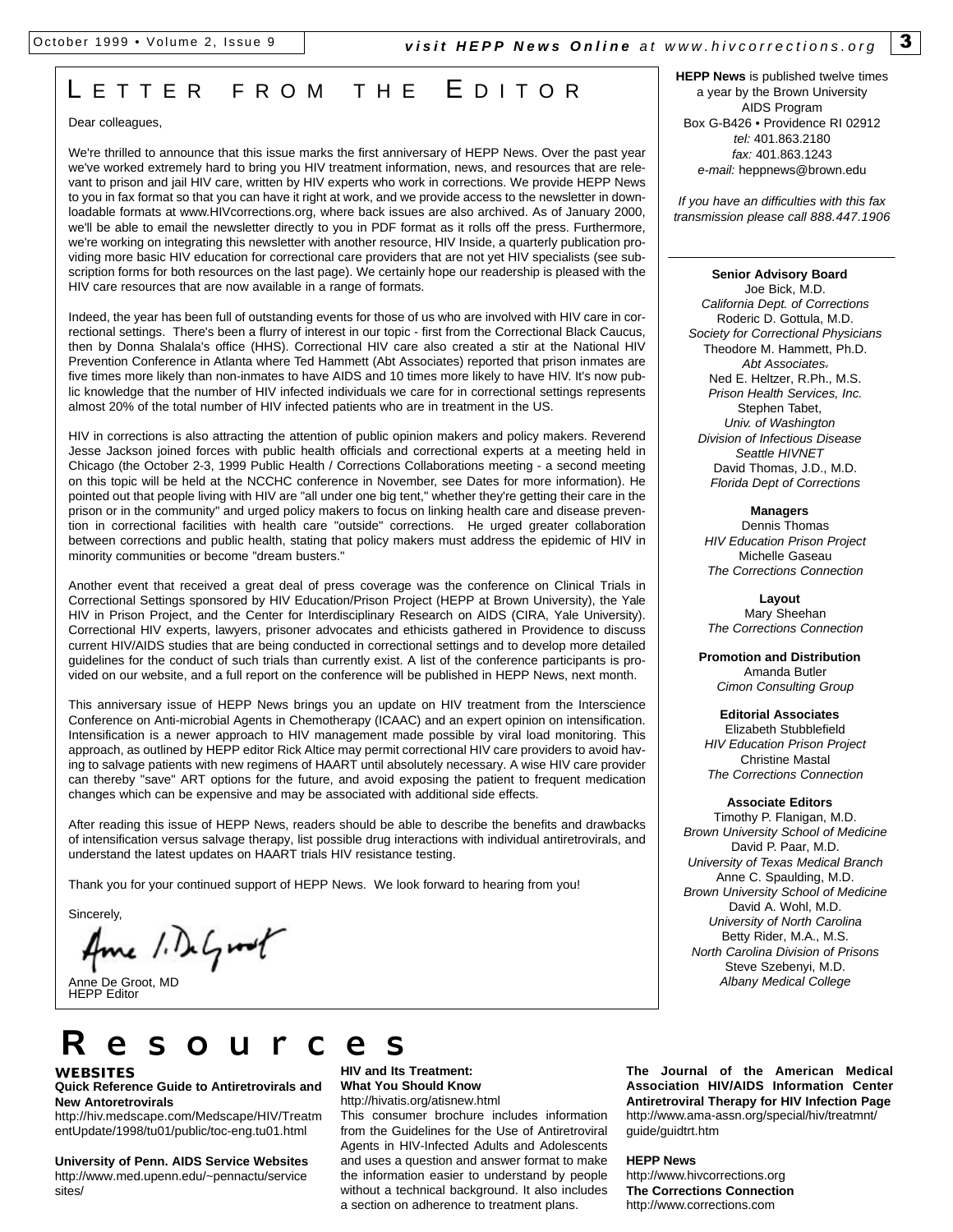# **Expert Opinion**

### **Modifying HAART: Strategies for Avoiding Salvage Therapy for HIV**

**Frederick L. Altice, M.D.** Director HIV in Prisons Project, Yale University AIDS Program Speaker's Bureau: BMS, DuPont,Glaxo Wellcome, Agouron, Abbott, Roche, Merck Grant Research Support: Abbott, Roche Consultant: BMS, DuPont, Glaxo Wellcome, Agouron

HIV treatment is getting more complex as treatment options multiply and information on viral resistance becomes more readily available. Correctional HIV providers need to learn to consider intensification as an option for their patients if their initial HIV regimen appears to be failing. This article will give you an "inside view" of this new approach to HIV management.

Current guidelines for the use of antiretroviral therapy for the management of HIV disease include the use of at least three antiretrovirals for initial therapy. Across many studies of individuals receiving recommended combination therapy, the proportion achieving a virologic response of an HIV-1 RNA level less than 500 copies is around 70%-80%. However, the proportion of patients achieving the more desirable viral load of less than 50 copies is only approximately 40%-50%.

Patients who fail to achieve a non-detectable viral load (less than 50 copies) are more likely to have virologic progression and develop resistance to antiretroviral medications than those who do not achieve virologic success. Low level replication is bound to lead to resistance. Therefore, though a virologic failure may not immediately lead to immunologic failure (lower CD4 T cell counts), the implication of low level viral replication in the presence of antiretroviral therapy for future antiretroviral options could be serious for the patient and even more expensive, in the long run.

Future options for a patient experiencing viral replication in the face of HAART may be difficult to tolerate and to design, especially if a second (or third) regimen requires five, six or seven antiretrovirals to overcome multi-drug resistant strains. Thus, it remains a major priority to initiate appropriate and potent antiretroviral therapy with the initial regimen and monitor response to the regimen very closely. The mantra of HIV therapy has now been modified to: start early, start hard, and start smart.

### **Predictors of Virological Failure**

Clinicians who understand the causes of virological failure can make informed decisions about how to prevent it. Four major factors predict virological failure:

- the presence of HIV-1 resistant strains to individual or multiple antiretrovirals at the time of initiation of therapy (baseline resistance);
- HIV-1 RNA more than 100,000 copies/mL at the time of initiation (baseline high viral load);
- CD4 less than 200 cells/mL (baseline immunological compromise); and
- non-adherence with antiretroviral therapy.

Possible approaches to the management of each of these causes of treatment failure are discussed in the next few paragraphs.

### **Baseline HIV Resistance**

Prevalence of baseline resistance to one or more antiretrovirals has been reported at previous meetings (see HEPP News report on the 6th Retrovirus meeting, March 1999, archived at http://www.HIVcorrections.org). As a result, many clinicians are choosing to obtain genotypic or phenotypic resistance testing before initiating therapy. Even though this approach is not yet considered to be standard clinical practice, the rationale is that if baseline resistance is detected, an alternative antiretroviral regimen could be selected to assure that all of the agents in the initial regimen will have an effect on the virus. If, for example, an individual demonstrated resistance to one of the NRTIs at baseline, selecting an alternate NRTI may put more effective pressure on the virus and improved response to treatment.

If, in contrast, an individual were not known to be resistant to one antiretroviral, and was started on that agent along with two others in the initial regimen, the combination would be equivalent to treatment with only two agents, rather than three, and would be more likely lead to treatment failure and the development of multi-drug resistance. These two scenarios are described in Figure 1 below. Note the divergence in the reduction of HIV-1 RNA levels between two patients. At baseline, one patient is infected with a genotypic wild-type strain (non resistant) and the other patient is infected with a strain that has resistance to one nucleoside RTI (resulting in a regimen that contains only two active agents out of the three that were prescribed). In this setting, as illustrated, incomplete viral suppression results in the later emergence of new mutations, resulting in an increase in HIV-1 RNA levels.



Unfortunately, existing HIV genotypic assays are not able to evalaute all quasi-species of HIV in each patient. Thus, the patient may be infected with resistant quasi species that are not detected by the test. Furthermore, the selective pressure of any initial regimen may permit the selection of resistant quasi-species soon after initiation. Patients who develop resistance early are likely to have clinical indicators of their failing regimen soon after therapy is initiated. A vigilant HIV provider would be able to detect this failure early on, and would then modify therapy before multi-drug resistant strains develop.

### **Baseline HIV-1 RNA More Than 100,000**

The major reason patients with high viral loads do not achieve complete viral suppression is that many three-drug antiretroviral combinations may not be potent enough to reduce the burden of virus in the body. Simply put, the larger the difference between baseline viral load and non-detectable viral load, the more potent the antiretroviral combination must be in order to suppress the virus.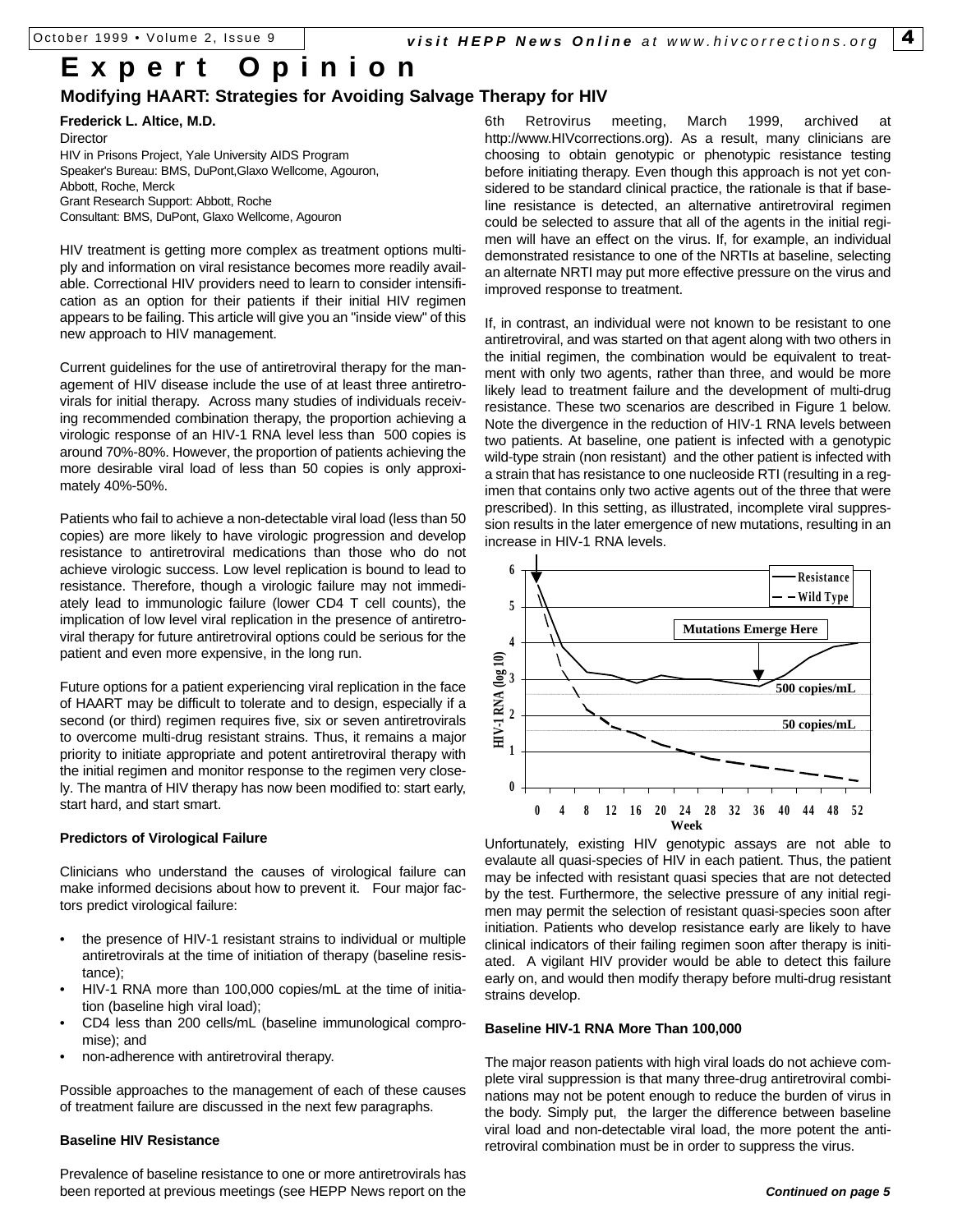### **Modifying HAART: Strategies for Avoiding Salvage Therapy for HIV**

### *Continued from page 4*

For example, a patient with a baseline HIV-1 RNA level of 500,000 copies/mL ( $log = 5.7$ ) would have to decrease their viral load by more than log 4.0 (more than 10,000 fold) to achieve a viral load of less than 50 copies/mL. Unfortunately, most three-drug regimens achieve a mean of 2.5 to 3.0 log reductions. The range for viral load reduction is obviously quite variable. In addition, other co-factors such as baseline CD4 lymphocyte count and baseline resistance contribute to the magnitude in viral load reduction.

### **Baseline CD4 Less Than 200**

CD4 lymphocyte responses remain a critical component in the host's response to controlling HIV replication. When this system of defense is compromised, lymphocyte killing of HIV is diminished, even in the setting of potent antiretroviral therapy. Patients with low CD4 lymphocyte counts are less likely to have an effective cell-mediated response to HIV compared to those individuals with higher CD4 counts. Therefore, it is no surprise that individuals with a low CD4 lymphocyte count commonly have an extremely high HIV-1 RNA level, though the correlation is not perfect. Thus, low CD4 and high HIV-1 RNA, can each contribute to failing standard combination therapy.

### **Preventing Treatment Failure**

Four-drug initial therapy is one possible intervention for patients who have high initial viral loads or low initial CD4 T cell counts. However, patients with advanced disease are also more likely to experience adverse side effects from antiretroviral therapy compared to those with less-advanced disease. Thus, many clinicians may wish to avoid the use of four (or more) antiretrovirals when initiating therapy, realizing that they may not achieve virologic success. The question is, then, what are the options for better treatment in this setting?

### **Intensification vs. Salvage**

Intensification refers to the strategy of adding an additional agent or agents when the initial regimen appears to need a 'boost' to improve its effectiveness. Intensification is implemented when the initial regimen is continuing to reduce HIV-1 RNA levels (i.e. no increase in HIV-1 RNA), but the regimen does not appear to be likely to achieve virological success by the end of six months (the time when all initial antiretroviral regimens should achieve maximal HIV-1 suppression). In this setting, intensification may be used, because HIV-1 levels are continuing to decline, and the development of resistant strains is unlikely.

Salvage therapy, on the other hand, is used when an initial antiretroviral combination has achieved an initial response (with or without achieving maximum virological suppression), followed by an increase in HIV-1 RNA levels. Of course, the astute clinician will want to rule out non-adherence to the medications before modifying the regimen. In the face of adherence, an increase in HIV-1 levels suggests the emergence of antiretroviral resistant strains.

Thus, intensification allows the clinician to add a new medication to a regimen that is succeeding but needs a little help while salvage implements a new or markedly modified regimen in the setting of developing resistance. The clinician must carefully exclude nonadherence and early resistance as other possible explanations for the viral load increase, and only then intensify therapy.

### **Early Signs of Treatment Failure**

• Three early predictors of failing an initial antiretroviral com-

bination have been identified: HIV-1 RNA level =1,000 at Week four;

- $HIV-1$  RNA level = 400 copies at Week twelve; and
- $HIV-1$  RNA = 50 copies at Week 24.

### **Viral Load Monitoring**

To consider intensification therapy in a correctional setting, an HIV specialist must have access to regular viral load testing. The costs for viral load testing are infinitely less than the cost of changing a failing regimen. In order to assess the efficacy of therapy, viral load determinations should be obtained at least four, twelve, and twentyfour weeks after an antiretroviral combination is initiated. If the HIV clinician is concerned that a patient may fail, monitoring viral load frequently (i.e. monthly) may be necessary. Increases in viral load are an indicator that intervention may be required.

Figure 2 below schematically illustrates the difference between patients who initiate unsuccessful combination antiretroviral therapy and whose regimens are either intensified or salvaged at Week 24. Both patients depicted in this graph have a baseline HIV-1 RNA of around 350,000 copies/mL (high risk for virologic failure) and respond with an initial brisk reduction in HIV-1 RNA levels.



### **Earlier Salvage**

The patient with the solid line had a viral load reduction of about 2.5 log by Week 12 (but only to a level of around 2,000 copies) where the viral load level initially stabilizes. By Week 24, however, the HIV-1 RNA level has increased by about 1.0 log in the setting of perfect adherence. Pathophysiologically, from Week 12 through Week 20, viral replication of the wild type was maximally suppressed and the development of resistant strains had begun. This lead to emergence of resistant strains by Week 24 when an entirely new antiretroviral combination (salvage therapy) was initiated with a prompt reduction in HIV-1 RNA levels.

Even though salvage was clearly indicated at this point, the patient might have benefited if his regimen had been modified earlier rather than waiting until week 24 to completely replace the regimen. The success of salvage therapy is moderated by how early therapy is changed after viral replication has increased. The best success when using a salvage regimen is a change in therapy when the viral load remains low (theoretically when there are less genotypic mutations conferring resistance).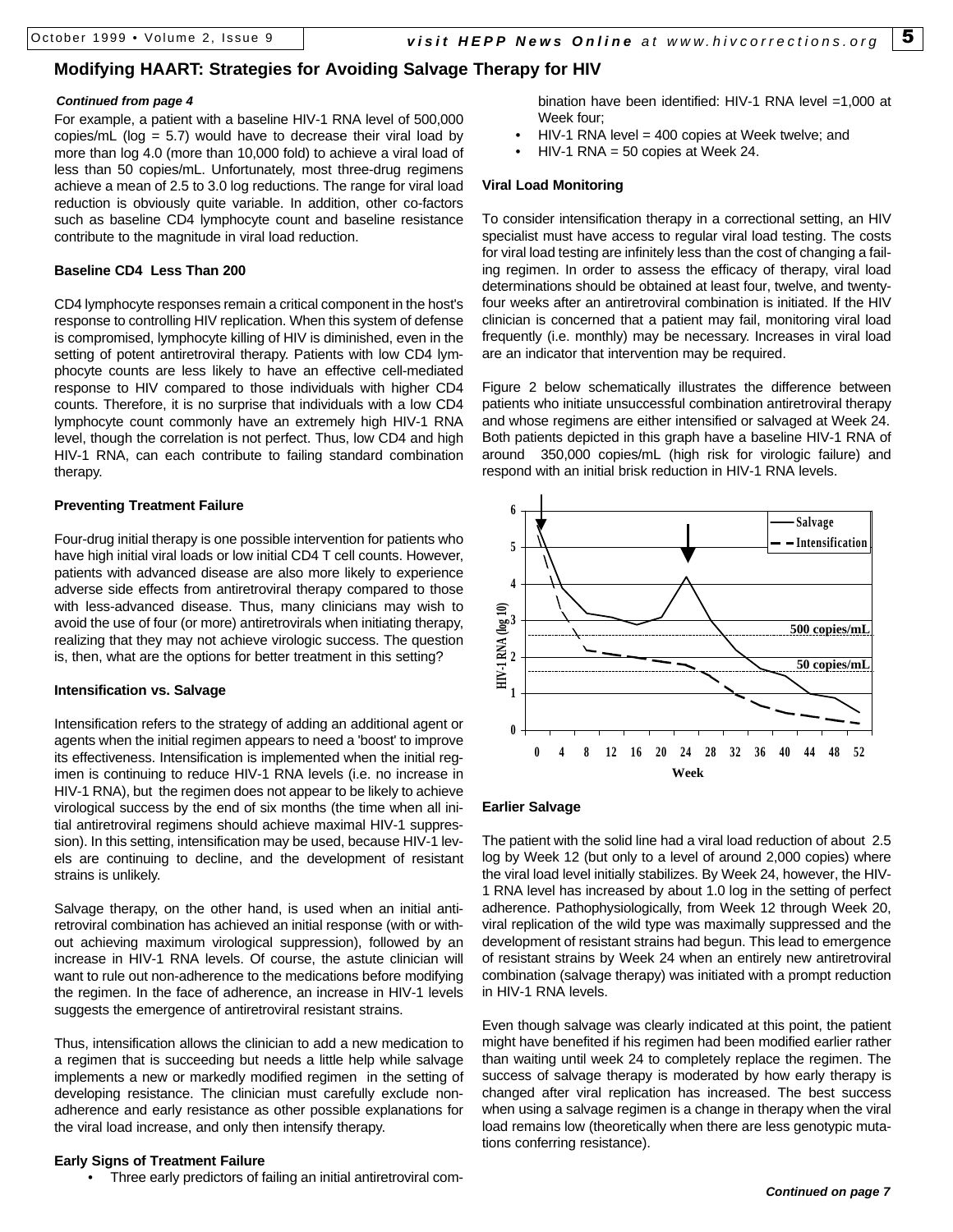# **HEPPigram** *A feature of HEPP News providing concise solutions to correctional HIV-related problems.*

### **Strategies to Improve Adherence**

Adapted from Altice FL, Buitrago MI. (1998). Adherence to antiretroviral therapy in correctional settings. J Correctional Health Care. 5:2. 179-200, as well as The Living Document: Guidelines for the Use of Antiretroviral Agents in HIV-Infected Adults and Adolescents, May 5, 1999, available at www.hivatis.org

### **Medications-Related**

- Inform patient, anticipate, and treat side effects
- Simplify food requirements
- Avoid adverse drug interactions (see HIV-101)
- If possible, reduce dose frequency and number of pills
- Adapt schedule to patient's schedule

### **Doctor Related**

- Establish trust
- Either serve as educator, source of information, ongoing support and monitoring, or provide access to a trusted individual such as a nurse case manager who can perform the above.
- Provide access between visits for questions
- Monitor ongoing adherence; intensify management in periods of low adherence (i.e. more frequent visits and deployment of other team members. In systems which use directly observed therapy (DOT) or modified DOT, check the medication logs to verify.)
- Consider impact of new diagnoses on adherence, e.g. depression, liver disease, wasting, recurrent chemical dependency, and include adherence intervention in management
- Schedule frequent follow up visits soon after initiating or changing treatment plan

### **Patient Related**

- Ask patient to keep a 1-2 week diary of activities before starting therapy to identify key facilitators or barriers to adherence.
- Describe and agree on a treatment plan
- Check that the patient understands the plan
- Ask the patient to adhere to the plan
- Take time, multiple encounters to educate and explain goals of therapy and need for adherence
- Develop concrete plan for specific regimen, relation to meals, daily schedule, side effects
- Provide written schedule and pictures of medications and other medical aids to adherence
- All HIV infected persons should be screened, and if indicated, should be treated for co-morbid mental illnesses

### **System Related**

- Confidentiality is essential within the units of the correctional system, with special attention to the patient's safety and security
- Develop adherence support groups, or add adherence issue to regular agenda of support groups
- Continuous healthcare intervention should be provided, including follow up without a break in care upon transfer or discharge from a correctional facility
- Timely and appropriate access/accommodation to care is needed that is comparable to that available in the community
- Establish an HIV care team

# SAVE THE DATES

### **The Eighth Annual UCLA AIDS Institute Scientific Symposium "Global Challenges"**

November 19, 1999 The Anderson School at UCLA, Korn Convocation Hall Los Angeles, CA Keynote Speaker: Dr. Helene

Gayle, Director of CDC's National Center for HIV, STD and TB Prevention. For further information call 310.794.5335 http://www.medsch.ucla.edu/aidsin

### st/about/Conferences.htm

### **6th National AIDS Treatment Forum**

December 11-14, 1999 Miami, Florida

The purpose of the conference is to develop HIV treatment educators and case managers. Sponsored by NATAF.

**Contact**: National Minority AIDS Council at 202.483.NMAC (6622). Register by November 15, 1999

### **Retroconference 2000 - 7th Conference**

January 30-February 2, 2000 San Francisco, CA Registration opens for abstract authors: November 12, 1999 Registration opens for other researchers and clinicians: November 30, 1999 Late breaker abstract deadline: January 5, 2000 The Call for Abstracts will be posted at the following site: http://www.retroconference.org/

**10th Annual Clinical Care Options for HIV Symposium** May 4-7, 2000 Hyatt Gainey Ranch, Scottsdale, Arizona http://hiv.medscape.com/Medscape /public/symposia/AIDS2000/form symp2000.html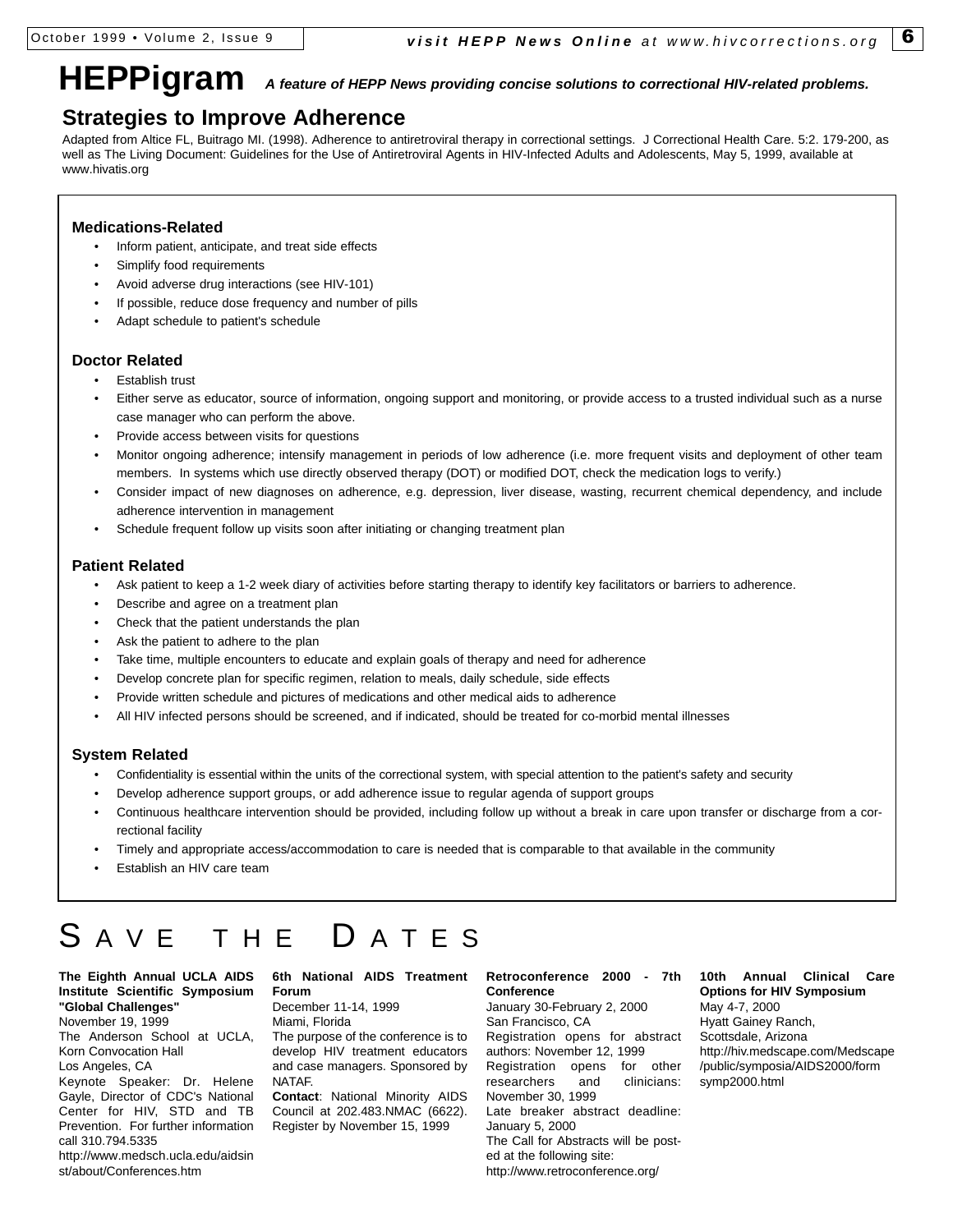### **Modifying HAART: Strategies for Avoiding Salvage Therapy for HIV**

### *Continued from page 5*

### **Appropriate Intensification**

The patient depicted by the dashed line is an example of an antiretroviral intensification strategy. Similar to the patient with the solid line, the baseline viral load is around 350,000 copies/mL and rapidly decreases soon after initiation of a three-drug antiretroviral combination. From Week 12 to Week 24, the HIV-1 RNA is continuing to decrease, albeit slowly. This is in contradistinction to the other patient. Here, the patient had not achieved a non-detectable viral load by Week 24 and the viral load had not risen, therefore a fourth antiretroviral agent could be added to the regimen to maximize viral suppression. Note that in this setting a single drug is being added to a succeeding regimen, not a failing regimen. When a regimen is failing, the appropriate intervention is salvage therapy instead of intensification.

### **How to Intensify?**

Studies of antiretroviral intensification are currently underway. Unfortunately, no clinical trials have been performed as yet that indicate which antiretrovirals are appropriate for intensification of therapy. The following recommendations are issued, therefore, with the caveat: intensification therapy is currently based on cientific principles and not on health outcomes research.

The table below lists potential intensification options for patients initiating antiretroviral therapy. A decision to intensify should be made based on viral load at one of the three time points: week 4; week 12; or week 24.

It is important to note that intensification never applies to two drug regimens, which are only recommended in highly controlled circumstances. Therefore intensification should NEVER include starting with two antiretrovirals and adding a third after six months when viral suppression is not achieved, as two drug regimens have all proven to be inferior to three-drug combinations.

### **Summary and Key Points**

Optimal initial antiretroviral therapy includes the use of at least three potent antiretrovirals, a regimen that has been shown to allow a majority of patients to achieve and sustain a non-detectable viral load. For those patients who do not reach this goal, there are several clinical predictors which can guide clinicians to optimize therapy before virological failure occurs and less-optimal salvage therapy must be initiated. One such strategy to avoid salvage therapy includes antiretroviral intensification. This approach may avoid the development of antiretroviral resistance, and the associated toxicities of four or more antiretrovirals during initial therapy and may ultimately be more cost-effective than salvage therapy regimens. The strategy is unproven as of yet, although it is gaining favor in community HIV practices and holds promise for the future. Successful implementation of intensification strategies is dependent upon the availability of frequent viral load testing. Appropriate use of intensification may, in the long run, reduce correctional HIV costs. While we anticipate more information on outcomes studies, we may judiciously implement this approach in our management of correctional HIV patients.

| <b>Intensification Antiretroviral</b> |  |
|---------------------------------------|--|
| $+$ Pl or $+$ NNRTI                   |  |
| $+$ NRTI or $+$ PI                    |  |
| $+$ NRTI or $+$ NNRTI                 |  |
| + Hydroxyurea (HU)                    |  |
| + Hydroxyurea (HU)                    |  |
| + Hydroxyurea (HU)                    |  |
|                                       |  |

\* Since HU works with DDI, One NRTI should be didanosine if hydroxyurea is considered.

| <b>SUBSCRIBE TO HEPP NEWS</b>                                                                                                                                                                                                                                                                                                                                                                                                                                                      |  |  |  |  |
|------------------------------------------------------------------------------------------------------------------------------------------------------------------------------------------------------------------------------------------------------------------------------------------------------------------------------------------------------------------------------------------------------------------------------------------------------------------------------------|--|--|--|--|
| FAX TO 800.671.1754 FOR ANY OF THE FOLLOWING: (please print clearly or type)                                                                                                                                                                                                                                                                                                                                                                                                       |  |  |  |  |
| Yes, I would like to add/update/correct (circle one) my contact information for my complimentary subscription of HEPPNews fax newsletter.<br>Yes, I would like to sign up the following colleague to receive a complimentary subscription of HEPPNews fax newsletter.<br>Yes, I would like to order the following back issues (please include volume/issue/date).<br>Yes, I would like my HEPP News to be delivered as an attached PDF file in an e-mail (rather than have a fax). |  |  |  |  |
|                                                                                                                                                                                                                                                                                                                                                                                                                                                                                    |  |  |  |  |
|                                                                                                                                                                                                                                                                                                                                                                                                                                                                                    |  |  |  |  |
|                                                                                                                                                                                                                                                                                                                                                                                                                                                                                    |  |  |  |  |
|                                                                                                                                                                                                                                                                                                                                                                                                                                                                                    |  |  |  |  |
|                                                                                                                                                                                                                                                                                                                                                                                                                                                                                    |  |  |  |  |
|                                                                                                                                                                                                                                                                                                                                                                                                                                                                                    |  |  |  |  |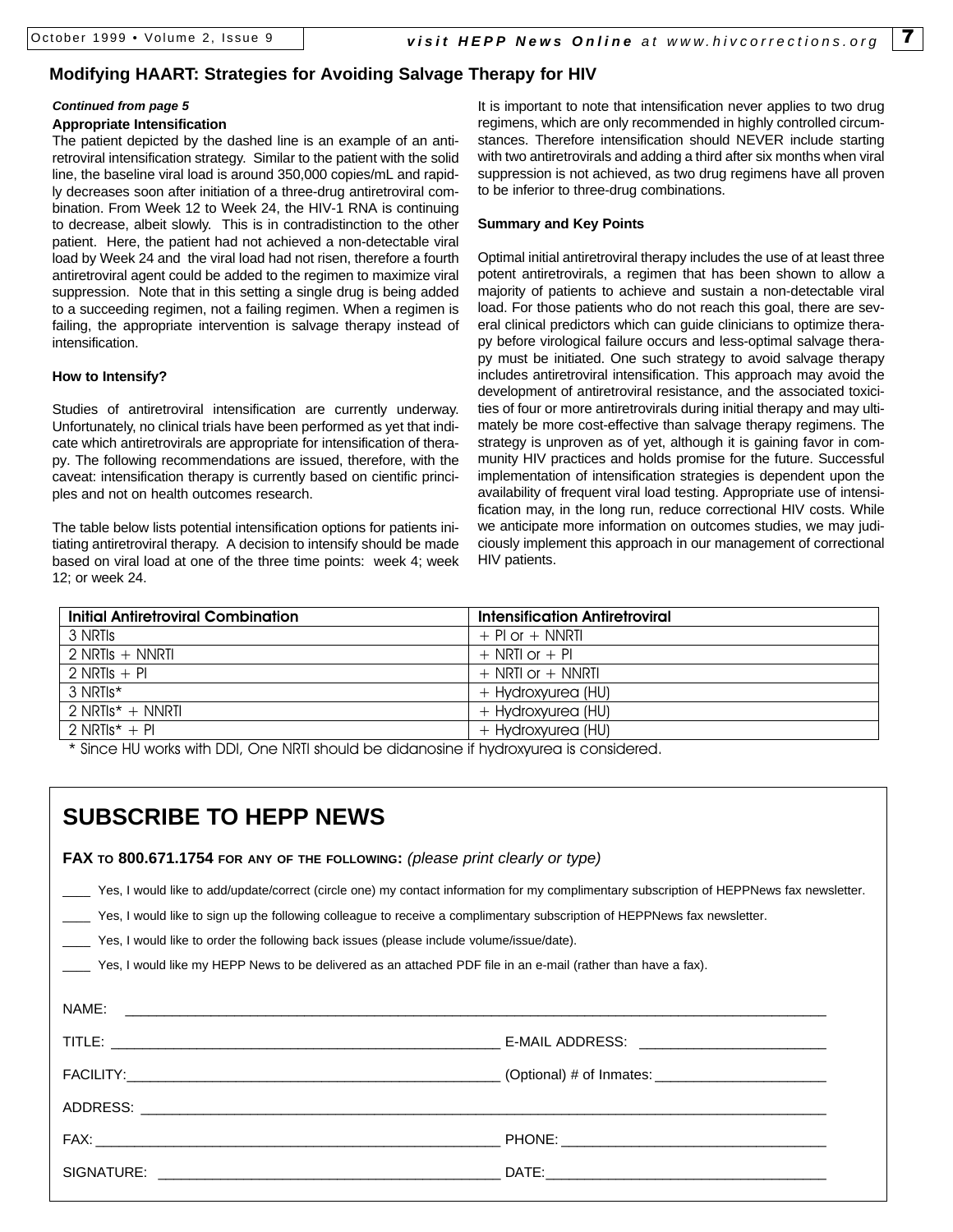**NOL AIH** 

See next month's issue for interactions between retroviral agents.

| Guidelines for the Use of Antiretroviral Agents in HIV-Infected Adults and Adolescents<br>Table 1: Drugs that Should Not be Used With Antiretrovirals<br>[Adapted from HIVATIS webpage: www.thebody.com/hivatis/agents/agents01.html] |                                                                            |                                                                                                |                                                                                  |                                                                                    |                                                                          |                   |                                                                                  |                                                                                    |
|---------------------------------------------------------------------------------------------------------------------------------------------------------------------------------------------------------------------------------------|----------------------------------------------------------------------------|------------------------------------------------------------------------------------------------|----------------------------------------------------------------------------------|------------------------------------------------------------------------------------|--------------------------------------------------------------------------|-------------------|----------------------------------------------------------------------------------|------------------------------------------------------------------------------------|
| Drug<br>Category                                                                                                                                                                                                                      | <b>Indinavir</b>                                                           | Ritonavir                                                                                      | Saquinavir                                                                       | <b>Nelfinavir</b>                                                                  | Amprenavir                                                               | <b>Nevirapine</b> | <b>Delavirdine</b>                                                               | <b>Efavirenz</b>                                                                   |
| Analgesics                                                                                                                                                                                                                            | None                                                                       | Mepiridine,<br>Piroxicam,<br>Propoxyphene                                                      | None                                                                             | None                                                                               | None                                                                     | None              | None                                                                             | None                                                                               |
| Ca++<br>Channel<br><b>Blocker</b>                                                                                                                                                                                                     | None                                                                       | <b>Bepridil</b>                                                                                | None                                                                             | None                                                                               | None                                                                     | None              | None                                                                             | None                                                                               |
| Cardiac                                                                                                                                                                                                                               | None                                                                       | Amioderone,<br>Encainide,<br>Flecainide,<br>Propafenone,<br>Quinidine                          | None                                                                             | None                                                                               | None                                                                     | None              | None                                                                             | None                                                                               |
| Lipid<br>Lowering<br>Agents                                                                                                                                                                                                           | Simvastatin,<br>Lovastatin                                                 | Simvastatin,<br>Lovastatin                                                                     | Simvastatin,<br>Lovastatin                                                       | Simvastatin,<br>Lovastatin                                                         | Simvastatin,<br>Lovastatin                                               | None              | Simvastatin,<br>Lovastatin                                                       | None                                                                               |
| Anti-<br>mycobacterial                                                                                                                                                                                                                | Rifampin                                                                   | None                                                                                           | Rifampin,<br>Rifabutin                                                           | Rifampin                                                                           | Rifampin                                                                 | None              | Rifampin,<br>Rifabutin                                                           | None                                                                               |
| Antihistamine                                                                                                                                                                                                                         | Astemizole,<br>Terfenadine                                                 | Astemizole,<br>Terfenadine                                                                     | Astemizole,<br>Terfenadine                                                       | Astemizole,<br>Terfenadine                                                         | Astemizole,<br>Terfenadine                                               | None              | Astemizole,<br>Terfenadine                                                       | Astemizole,<br>Terfenadine                                                         |
| Gastro-<br>intestinal<br>Drugs                                                                                                                                                                                                        | Cisapride                                                                  | Cisapride                                                                                      | Cisapride                                                                        | Cisapride                                                                          | Cisapride                                                                | None              | Cisapride,<br>H-2 Blockers,<br>Proton pump<br><b>Inhibitors</b>                  | Cisapride                                                                          |
| Anti-<br>depressant                                                                                                                                                                                                                   | None                                                                       | <b>Bupropion</b>                                                                               | None                                                                             | None                                                                               | None                                                                     | None              | None                                                                             | None                                                                               |
| <b>Neuroleptic</b>                                                                                                                                                                                                                    | None                                                                       | Clozapine,<br>Pimozide                                                                         | None                                                                             | None                                                                               | None                                                                     | None              | None                                                                             | <b>None</b>                                                                        |
| Psychotropic                                                                                                                                                                                                                          | Midazolam,<br>Triazolam                                                    | Clorazepate,<br>Diazepám,<br>Estazólam,<br>Flurazepam,<br>Midazolam,<br>Triazolam,<br>Zolpidem | Midazolam,<br>Triazolam                                                          | Midazolam,<br>Triazolam                                                            | Midazolam,<br>Triazolam                                                  | None              | Midazolam,<br>Triazolam                                                          | Midazolam,<br>Triazolam                                                            |
| Ergot<br>Alkaloids<br>(vaso-<br>constrictor)                                                                                                                                                                                          | Dihvdro-<br>ergotamine<br>(D.H.E. 45)<br>ergotamine*<br>lvarious<br>forms) | Dihvdro-<br>ergotamine<br>(D.H.E. 45)<br>ergotamine*<br>* (various<br>forms)                   | Dihvdro-<br>ergotamine<br>(D.H.E. 45)<br>ergotamine*<br><b>Narious</b><br>forms) | Dihvdro-<br>ergotamine<br>(D.H.E. 45)<br>ergotamine*<br><b>T</b> various<br>forms) | Dihydro-<br>ergotamine<br>(D.H.E. 45)<br>ergotamine**<br>(vārious forms) | None              | Dihvdro-<br>ergotamine<br>(D.H.E. 45)<br>ergotamine*<br><b>Narious</b><br>forms) | Dihvdro-<br>ergotamine<br>(D.H.E. 45)<br>ergotamine*<br><b>T</b> various<br>forms) |

\* The contraindicated drugs listed are based on theoretical considerations. Thus, drugs with low therapeutic indicies yet with suspected major metabolic contribution from cytochrome P450 3A, CYP2D6, or unknown pathways are included in this table. Actual interactions may or may not occur in patients.

\*\* This is likely a class effect.

Suggested Alternatives:

Simvastatin, Lovastatin, Atorvastatin, Pravastatin, Fluvastatin Cervicastatin (alternatives should be used with caution) Rifabutin: Clarithromycin, Azithromycin, (MAI Prophylaxis); Clarithromycin, ethambutol (MAI Treatment) Astemizole, Terfenadine: Loratidine

Midazolan, Triazolam: Temazepam, Lorazepam

### **HIV/AIDS Behind Bars, 1999: Public Health/Corrections Collaborations**

Pre-Conference Colloquium on Saturday, November 6 from 1pm to 5pm 23rd National Conference on Correctional Health Care, Fort Lauderdale, FL

The Conference:

The goal of this year's colloquium is to describe the rationale for engaging in collaborations between public health and correctional health. Representatives of the CDC and HRSA will discuss funding mechanisms for this type of collaboration. Examples of successful projects will be presented. Register with the registration for the NCCHC conference. CME available.

### **Travel Fellowships:**

Travel fellowships are for persons wishing to learn more about how to improve HIV diagnosis, management and continuity of care by creating collaborations with public health agencies. First priority will go to persons who are not currently involved in public health/corrections collaborations but would like to learn more about such opportunities. For more information, contact Matthew Stark at: tel: 401.863.2180 or fax: 401.863.1243 or e-mail: heppnews@brown.edu

For more information on the 23rd NCCHC conference, call 773.880.1460 or go to http://www.ncchc.org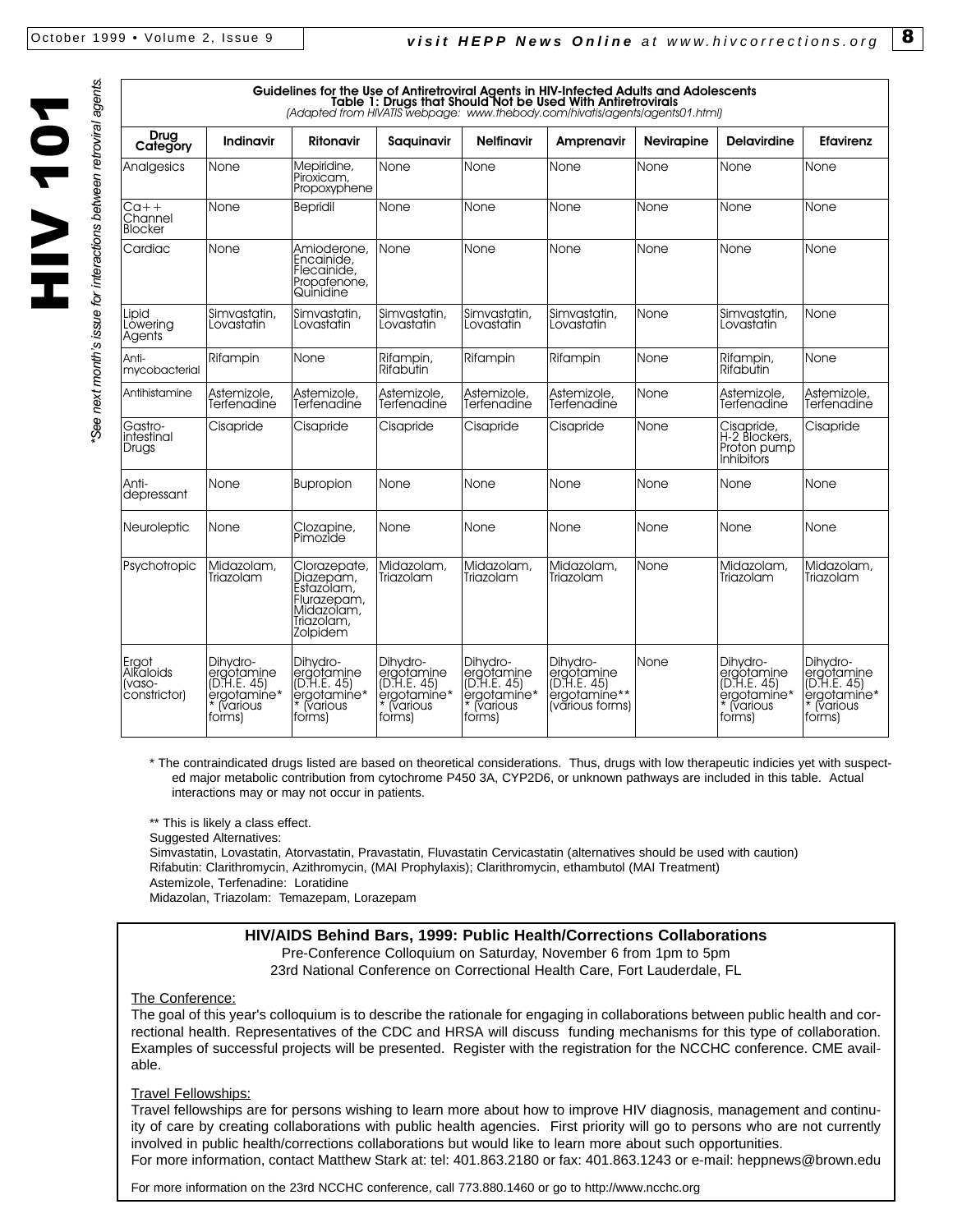# News Flashes

### **CDC Announces \$7 Million for HIV and STD Prevention in Prisons**

As correctional health officials met in Chicago last month to create guidelines to curb the HIV infection rate among prison inmates, the CDC announced a \$7 million grant to battle AIDS, STDs and substance abuse among minority prisoners in seven states, which together house 83% of the nation's inmates. Each state -- California, Florida, Georgia, Illinois, Massachusetts, New Jersey and New York will receive between \$900,000 and \$1.1 million. The funding is part of the \$39 million the Congressional Black Caucus obtained to address "a public health emergency" among minorities, as reflected in the following statistics: one out of four black men passes through the correctional system where the HIV infection rate is 5% and AIDS has become the leading cause of death for black men ages 25-44. Dr. Helene Gayle, director of the CDC's National Center for HIV, STD and TB Prevention said, "Prison and jails provide a critical opportunity to provide lifesaving HIV prevention services to a population that might otherwise be missed. Many of these individuals pass through these facilities only briefly before returning to the community. If we fail them,we fail our communities." (Associated Press, 10/4).

### **NIJ/BJS Study Provides New Numbers for a Familiar Problem: High AIDS Rates in U.S. Prisons**

Prison inmates are 5-10 times more likely than non-inmates to have AIDS or HIV, indicating an AIDS prevalence rate 5 times higher than the total population, and an HIV prevalence rate 8- 10 times higher than the total population. A study presented at the National HIV Prevention Conference (Atlanta, GA, August 29- September 1) estimated that 39,000 people, or approximately 17 percent of the 229,000 people with AIDS in 1996, had been released from a correctional facility that year. The percentages were even higher for HIV infection, hepatitis C and tuberculosis.

Testing and treating persons passing through correctional systems could greatly reduce HIV/AIDS transmission within the community. A survey conducted for the CDC in 1996 and 1997 found that only 10 percent of state and federal prison systems and only 5 percent of city and county jail systems offered comprehensive HIV prevention programs for inmates. (Hammett T, Maruschak L. 1996-1996 Update: HIV/AIDS, STDS, and TB in Correctional Facilities. USDOJ/OJP/ NIJ. NCJ 176344. July 1999.)

### **Updated Antiretroviral HIV Drug Approvals and Pediatric Labeling Information**

As of April 16, 1999 there are 16 drug products (14 drug substances) approved by the Food and Drug Administration (FDA) for the treatment of HIV infection. Eight drug products have pediatric information in the approved product labeling. The reason for the difference in numbers is two of the products are related to previously approved products. Combivir is a combination formulation of two previously approved products, zidovudine and lamivudine. Fortovase is a new formulation for saquinavir. http://www.fda.gov/oashi/aids/pedlbl.html

### **Outreach for HIV Coaxes Difficult Clients into Drug Treatment**

People at risk for HIV/AIDS because of their drug use behaviors can be successfully engaged in substance abuse treatment programs through carefully designed public health outreach efforts. A special issue of the journal, *Evaluation and Program Planning* reported this key finding from demonstration projects supported by the Substance Abuse and Mental Health Services Administration's (SAMHSA) Center for Substance Abuse Treatment (CSAT). The results of the study indicate that hard-to-reach populations are more likely to enter treatment for substance abuse through participation in HIV outreach programs than would clients recruited specifically for treatment. (Evaluation and Program Planning, September 16, 1999; special issue.)

### **Study Indicates Feasible STD Testing for Women Entering Correctional Facilities**

According to a study published in the CDC's *Morbidity and Mortality Weekly Report*, routinely testing women for chlamydia and gonorrhea infections as they enter corrections facilities is "feasible" and would increase the number of women undergoing treatment, as a high percentage of women in corrections facilities who have STDs go undiagnosed. The entire article is available at: http://www2.cdc.gov/mmwr/

### **HIV-1 Drug Resistance in Newly Infected Individuals**

A September article in JAMA reported that 16.3% of 67 newly infected patients had a varient of HIV-1 that was resistant to any antiretroviral drug. Twenty-seven percent were at least threefold resistant to at least one antiretroviral drug. These findings indicate the need to increase resistance testing amoung patients infected with HIV-1. Further research is necessary to examine both the genotype and phenotype of transmitted viruses. (Boden et al. JAMA 9/22/99-09/29/99; 282(12): 1135).

### **Good News: Perinatal HIV/AIDS Trend in the US**

The CDC reported that the decline in perinatal AIDS incidence and the increase in perinatal zidovudine use indicate that there has been success in implementing PHS guidelines. Cases of perinatal AIDS peaked in 1992 and then dropped 67 percent through 1997 (Lindegren, M et al. JAMA 8/11/99; Vol. 282, No. 6, P. 531). Two other recent reports also address perinatal transmission: L Mofenson, et al. NEJM 341(6):385-93 (1999); and P Garcia, et al. NEJM 341(6):394-402 (1999).

### **Single Dose Prophylaxis Reduces Perinatal HIV Transmission**

American and Ugandan researchers found that a single \$4 dose of nevirapine cuts transmission nearly in half, surpassing the current therapy of choice, a short and expensive course of AZT. In the Uganda study, four months after birth, 13% of the infants receiving nevirapine tested positive for HIV, compared with 25% of infants receiving AZT. This simpler intervention might prevent up to 400,000 new infections annually in developing countries. While the study does show promise, further study is needed before the treatment is introduced on a greater scale (New York Times, 7/15/99).

# **Subscribe to** *HIV Inside*

A new quarterly newsletter addressing HIV-management issues specific to correctional care. If you are interested in receiving this free publication, please fill out the form below. In addition to receiving *HIV Inside*, this contact information will be entered into an HIV-management database, allowing additional education materials to be forwarded.

|                                                            | Title |                |
|------------------------------------------------------------|-------|----------------|
|                                                            |       |                |
|                                                            |       |                |
|                                                            |       | $\mathsf{Zip}$ |
| Phone<br><u> 1989 - Jan Alexandro Alexander (h. 1982).</u> |       |                |

Fax back to Brendan Maney at World Health CME at 212.481.8534